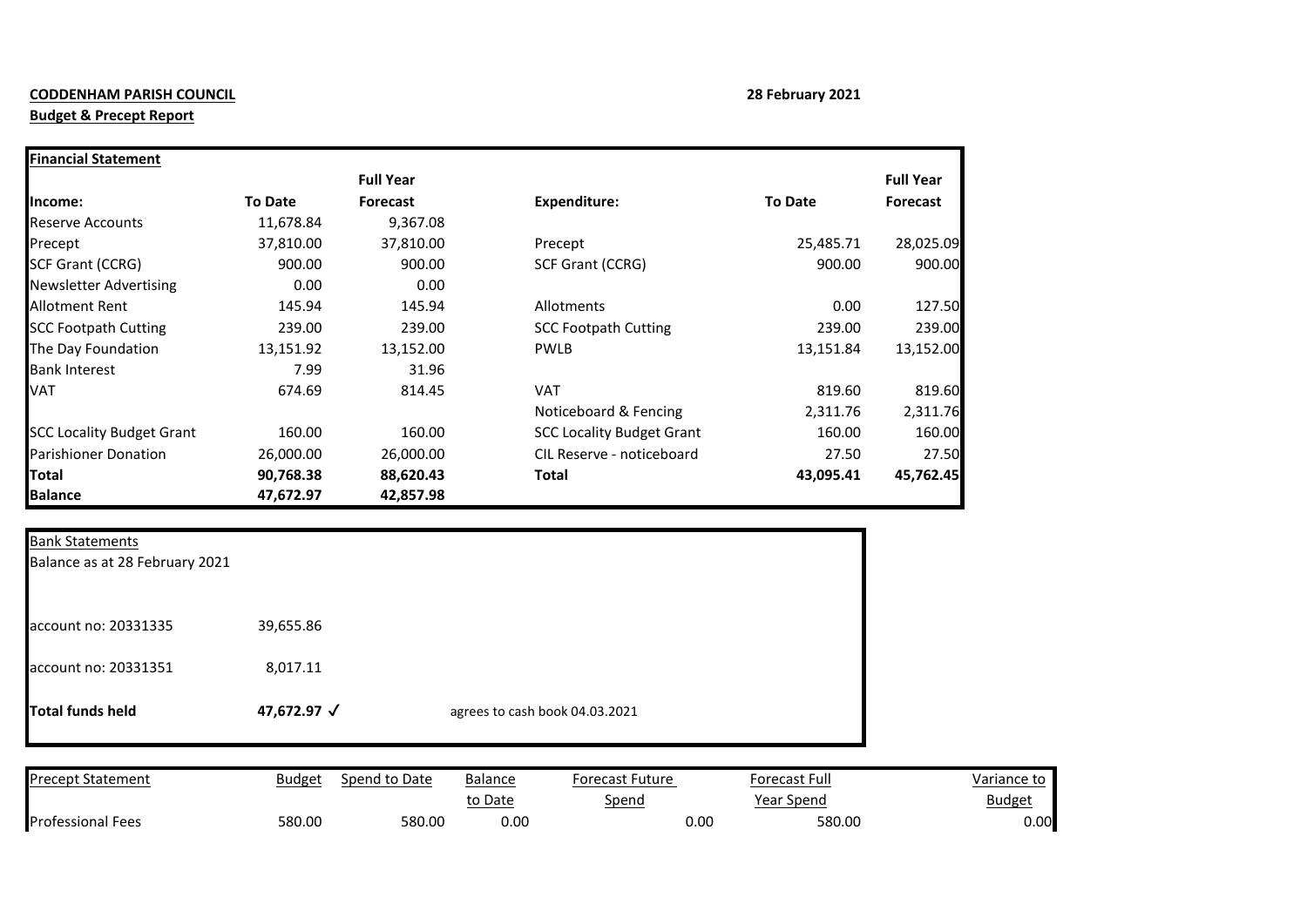| Insurance                   | 367.08    | 367.08    | 0.00      | 0.00     | 367.08    | 0.00      |                                |
|-----------------------------|-----------|-----------|-----------|----------|-----------|-----------|--------------------------------|
| Power of Competence         | 432.00    | 322.00    | 110.00    | 110.00   | 432.00    | 0.00      |                                |
| <b>Bank Charges</b>         | 72.00     | 54.00     | 18.00     | 18.00    | 72.00     | 0.00      |                                |
| Clerk's Salary              | 5,828.24  | 5,730.94  | 97.30     | 348.53   | 6,079.47  | $-251.23$ |                                |
| Clerk's Mileage             | 8.55      | 8.55      | 0.00      | 0.00     | 8.55      | 0.00      |                                |
| <b>Clerk's Pension</b>      | 0.00      | 0.00      | 0.00      | 0.00     | 0.00      | 0.00      |                                |
| Postage, telecoms etc       | 140.00    | 110.00    | 30.00     | 10.00    | 120.00    | 20.00     |                                |
| Subscriptions               | 450.00    | 260.25    | 189.75    | 189.75   | 450.00    | 0.00      |                                |
| Consumables                 | 200.00    | 91.06     | 108.94    | 40.00    | 131.06    | 68.94     |                                |
| Software Licences           | 226.58    | 209.28    | 17.30     | 7.40     | 216.68    | 9.90      |                                |
| <b>Training</b>             | 300.00    | 180.00    | 120.00    | 120.00   | 300.00    | 0.00      |                                |
| Web fees                    | 450.00    | 215.00    | 235.00    | 0.00     | 215.00    | 235.00    |                                |
| Newsletter                  | 500.00    | 133.00    | 367.00    | 140.00   | 273.00    | 227.00    |                                |
| Data Protection             | 40.00     | 35.00     | 5.00      | 0.00     | 35.00     | 5.00      |                                |
| <b>Grounds Maintenance</b>  | 273.42    | 140.00    | 133.42    | 0.00     | 140.00    | 133.42    |                                |
| Footpath Assistant          | 96.64     | 96.64     | 0.00      | 0.00     | 96.64     | 0.00      |                                |
| Equipment repair/main.      | 900.00    | 311.42    | 588.58    | 588.58   | 900.00    | 0.00      |                                |
| Waste management            | 409.94    | 409.94    | 0.00      | 0.00     | 409.94    | 0.00      |                                |
| <b>Street Lighting</b>      | 650.00    | 0.00      | 650.00    | 699.12   | 699.12    | $-49.12$  |                                |
| <b>Tree Surgery</b>         | 1,000.00  | 680.00    | 320.00    | 320.00   | 1,000.00  | 0.00      |                                |
| Info Box                    | 235.55    | 235.55    | 0.00      | 0.00     | 235.55    | 0.00      |                                |
| <b>Broom Hill</b>           | 0.00      | 0.00      | 0.00      | 0.00     | 0.00      | 0.00      |                                |
| Mill Hill                   | 0.00      | 0.00      | 0.00      | 0.00     | 0.00      | 0.00      |                                |
| Three Cocked Hat            | 0.00      | 0.00      | 0.00      | 0.00     | 0.00      | 0.00      |                                |
| Section 19(3) LGA 1972      |           |           |           |          |           |           |                                |
| Payment to CIO              | 15,286.00 | 15,286.00 | 0.00      | 0.00     | 15,286.00 | 0.00      |                                |
| <b>Wayleave Fee</b>         | $-2.00$   | 0.00      | $-2.00$   | $-2.00$  | $-2.00$   | 0.00      |                                |
| Allotments                  | $-50.00$  | 0.00      | $-50.00$  | $-50.00$ | $-50.00$  | 0.00      |                                |
| <b>PWLB Contingent Fund</b> | 7,000.00  | 0.00      | 7,000.00  | 0.00     | 0.00      | 7,000.00  |                                |
| <b>General Reserve</b>      | 2,386.00  | 0.00      | 2,386.00  | 0.00     | 0.00      | 2,386.00  |                                |
| Churchyard Maintenance      | 30.00     | 30.00     | 0.00      | 0.00     | 30.00     | 0.00      |                                |
| Total                       | 37,810.00 | 25,485.71 | 12,324.29 | 2,539.38 | 28,025.09 | 9,784.91  |                                |
| Total exc PWLB & GR         | 28,424.00 | 25,485.71 | 2,938.29  | 2,539.38 | 28,315.60 |           | 108.40 Forecast is over budget |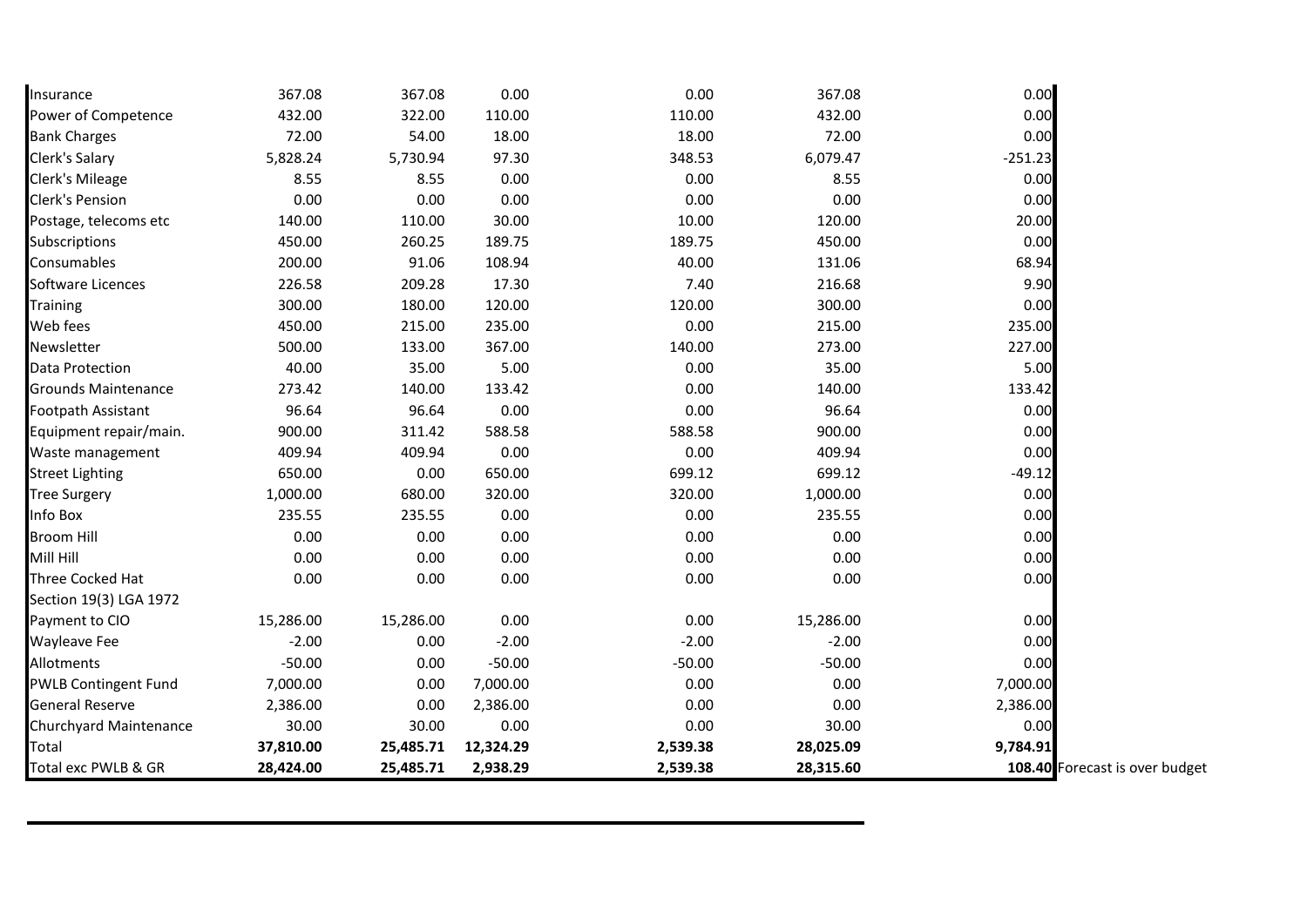| <b>February Payments</b>            | <b>VAT</b><br>Net | Total |        |
|-------------------------------------|-------------------|-------|--------|
| 02                                  | 10.00             | 2.00  | 12.00  |
| Gradwell Communications - Feb. 2021 | 7.40              | 1.48  | 8.88   |
| Mrs S Frankis - HP Instant Ink      | 8.32              | 1.67  | 9.99   |
| <b>Salaries</b>                     | 409.96            | 0.00  | 409.96 |
|                                     |                   |       |        |
|                                     | 435.68            | 5.15  | 440.83 |

| <b>Reserve Accounts</b> |          |  |
|-------------------------|----------|--|
| Allotments              | 127.50   |  |
| CIL Reserve (earmarked) | 348.04   |  |
| <b>General Reserve</b>  | 8,891.54 |  |
| Total                   | 9,367.08 |  |
|                         |          |  |

|--|